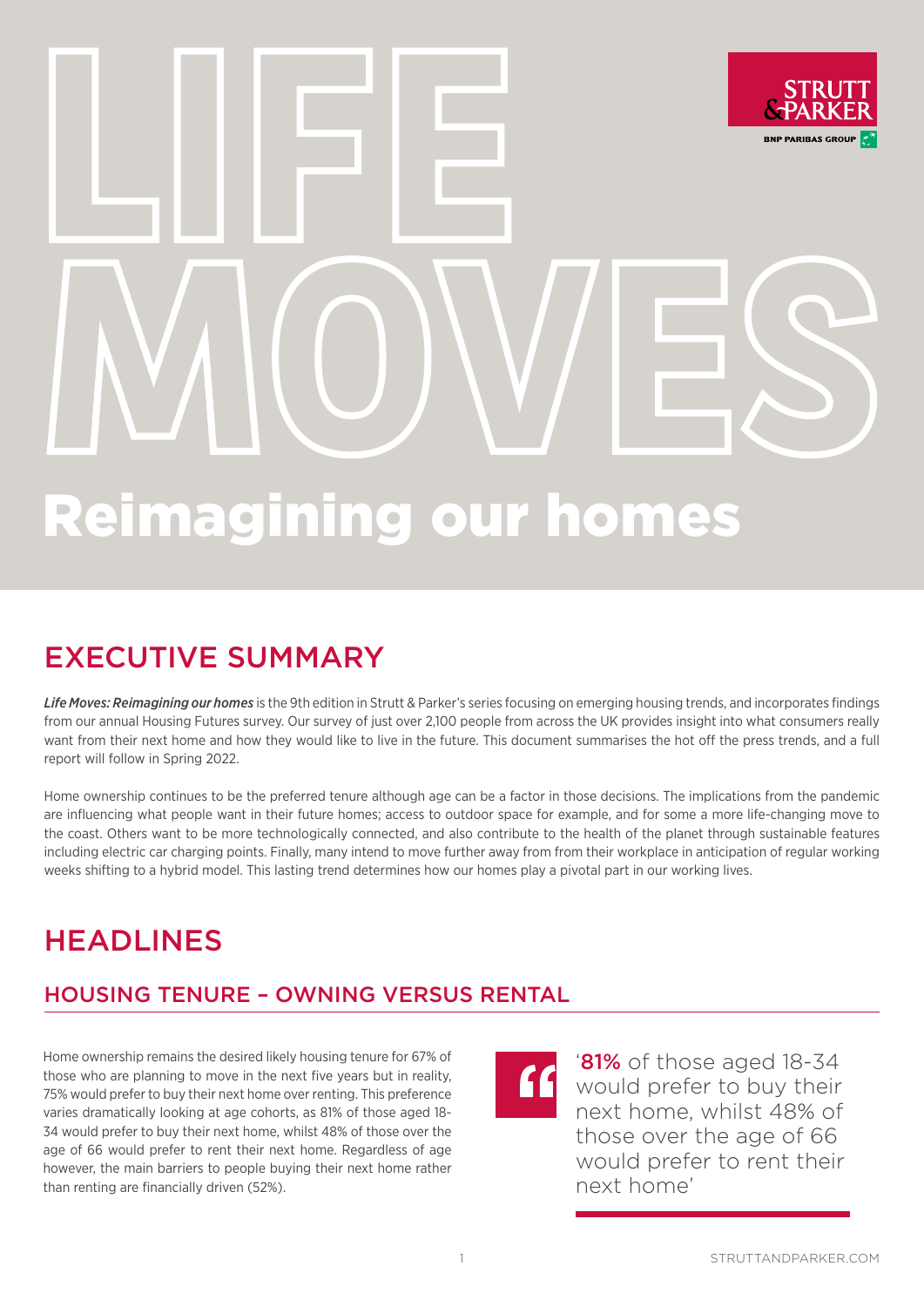The top motivation for moving remains being in a preferred area but new drivers included this year, and placing in the top ten, were access to outdoor space (77%), quieter location (67%) and mobile phone connectivity indoors (65%). Whilst these new entrants making their way to the top ten is perhaps not that surprising as society continues

to endure the pandemic restrictions, we were taken aback to see that close to work (45%), financial support for children/relatives (37%), better schools (36%), career change (34%) and smaller plot (30%) all dropping so far down the list compared to 2020.

#### MOTIVATIONS FOR MOVING IN 2022 COASTAL REVIVAL… A MOVE TOWARDS THE SEA



Over the next five years, the coastal areas around the UK will be the focus of many home movers (18%) as they seek proximity to the sea. However, big cities (15%), rural areas (13%) and villages (13%) continue to be popular, ranking highly in the areas people aspire to move to.

> 67% of people say it is important their future home is environmentally friendly/sustainable and this figure rises to 75% for those aged 18- 34. The main sustainable feature people are looking for are doubleglazing (61%), high levels of insulation (52%) and energy efficient heating materials (39%).

> And with COP26 and the petrol predicament of 2021 still fresh in our minds, 1 out of 2 people say it's important that their new home has the facilities to charge an electric vehicle. A further 25% agreed that it's not essential in their new home but it would be nice to have.

- homes security/monitoring (39%),
- smart speakers/home devices e.g. Amazon Echo, Alexa (38%),
- and smart lighting (35%).

47% say they wouldn't consider moving home without fast **47%** of home movers broadband.

For those looking to move home, there has been a slight decrease in their requirements being influenced by the pandemic. In 2021, 1 out of every 4 (26%) cited the pandemic as changing their requirements compared to 1 in every 3 (29%) in 2020.

Meanwhile, 41% said they had experienced a change in their budget, either an increase or decrease, as a result of the pandemic, compared to 33% in 2020.

1 out of 4 people (26%) say they will need an office/study for their the pandemic. 81% of people say they are willing to commute up to new home with 38% of people anticipating working from home from 20 miles to work, compared to 68% in 2020. This resulted in a slight 3 days a week up to working from home full time. Moreover, with the drop in aspiration to be closer to transport hubs - 60% had to be anticipation of more time spent working from home, 57% of people 2 miles of less from their nearest transport hub, a decline from 2020 say they are willing to travel further to work then they were before of 64%.

'41% experienced  $\mathbf{f}$ changes to their budgets because of the pandemic compared to 33% in 2020.'

**Figure 2 Number of days working from home per week by age**

#### PANDEMIC RESPONSE HERE TO STAY

The top pieces of available smart technology that people would like in their new home are:







Seaside retreat came in the **top 5** ideal home type this year.



say it's important that their new home has the facilities to charge an electric vehicle.

#### WORKING FROM HOME IS HERE TO STAY A TECHNOLOGICALLY CONNECTED WORLD

#### **1 out of 2 people**